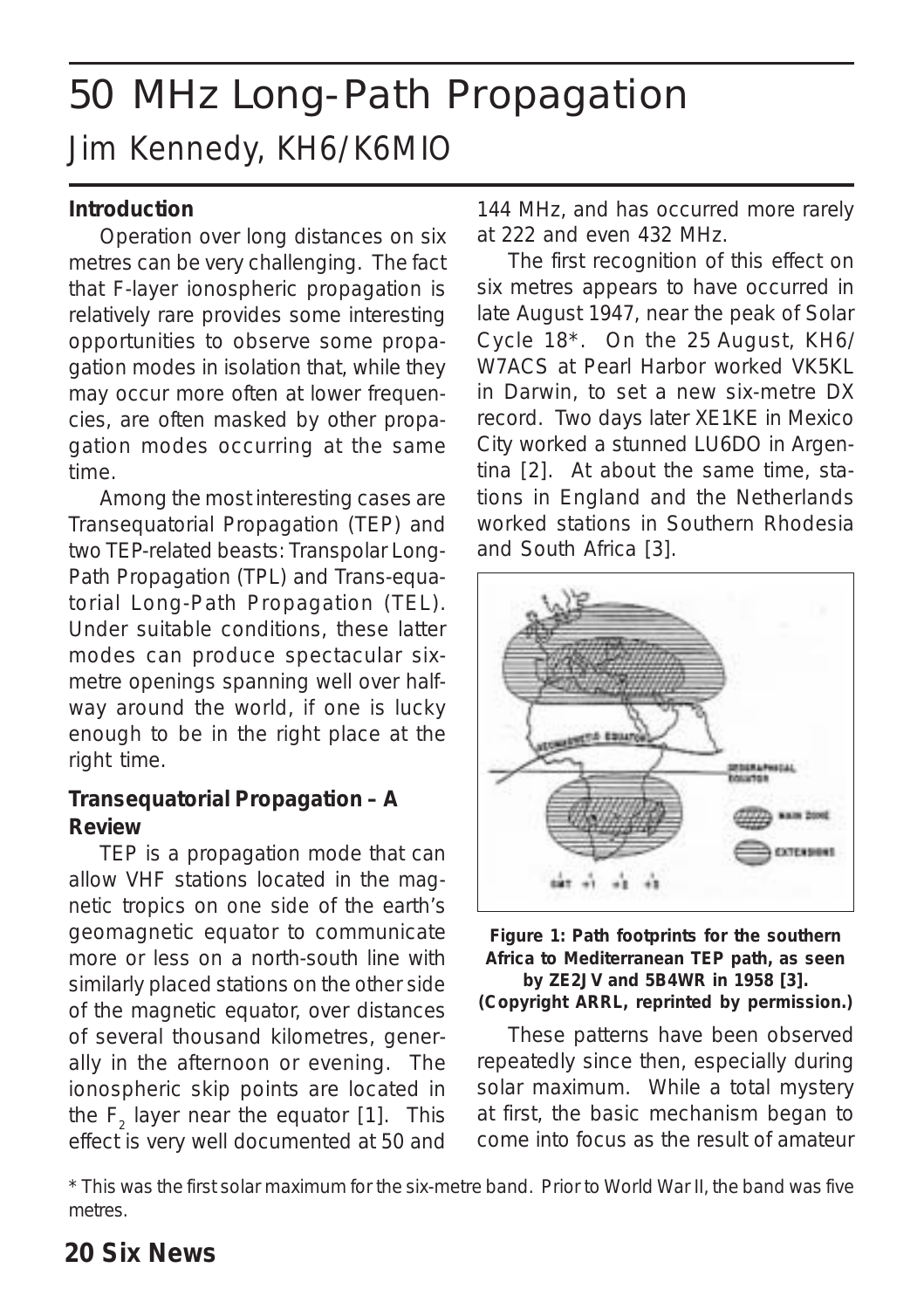and professional studies beginning with the International Geophysical Year (1957- 58), and it continues to be the subject of study today.

During that time, it has become obvious that stations with the good fortune to be located within about  $\pm 40^{\circ}$  of the magnetic equator can enjoy rather good propagation, often in the dead of night, with their neighbours on the opposite side of the equator. Notably, this effect occurs for a month or two in the spring and fall around the equinoxes, centred on March and October.

Moreover, the paths need not be strictly north-south. South America and Hawaii work each other frequently, and South American stations also work into Southern Europe often. While these stations are indeed on opposite sides of the magnetic equator, there is a very significant east-west component to these paths, in addition to north-south.

#### **Ions and angles**

To best understand the causes of TEP (and TPL and TEL), one should note that the Maximum Usable Frequency (MUF) on a given path depends vitally on two factors, the *ion* density (free electrons) in the reflecting layer, and the *angle* with which the radio wave encounters that layer.

*Ionisation –* When an upward-moving radio wave reaches, say, the F layer, the electric field in the wave forces the electrons in that layer into a sympathetic oscillation at the same frequency as the passing wave. The oscillating electrons in the layer can *reradiate* the upcoming wave downward, like a static reflector.

Thus, the wave appears to skip off the ionosphere and then come back to earth at some distant point.

Since the ionospheric electron density gradually increases with height (up to a point), the skip actually occurs as a more or less gradual bending or *refraction* of the wave back around toward the ground, rather than a discontinuous reflection as from a mirror. But for many purposes, this subtlety is not too important. However, we will come back to the refraction concept a little later.

Let's consider the effect of the electron density on a wave taken in isolation from other effects, such as the earth's magnetic field. To do this, we look at a radio signal being sent *straight up*. One can calculate the so-called *critical frequency, f<sub>c'</sub>* as the highest frequency that the ionosphere can reflect the signal *straight back down* again. This critical frequency† is given by:

*f*<sub>*c*</sub> = sqrt (*Ne*<sup>2</sup>/4π<sup>2</sup>ε<sub>*0</sub>m*)</sub> or

*f <sup>c</sup>* = sqrt (*N*) \* (9x10-6)

*N* is the electron number density, *e* is the electron charge, ε<sub>ρ</sub> is the permittivity of free space, and *m* is the mass of the electron. Except for *N*, everything else has a known constant value.

The point is that the highest frequency that will skip vertically back down is the square root of the electron density times a fixed number. So, for example, in order to skip a signal at *twice* the current maximum frequency, the number of electrons must be increased by a factor of *four*.

 $^{\dagger}$  Strictly speaking, the earth's magnetic field leads to two critical frequencies,  $\rm{f_o}$  and  $\rm{f_{x^\prime}}$  corresponding to the 'ordinary' and 'extraordinary' wave propagation modes. These differences are not important in the current discussion.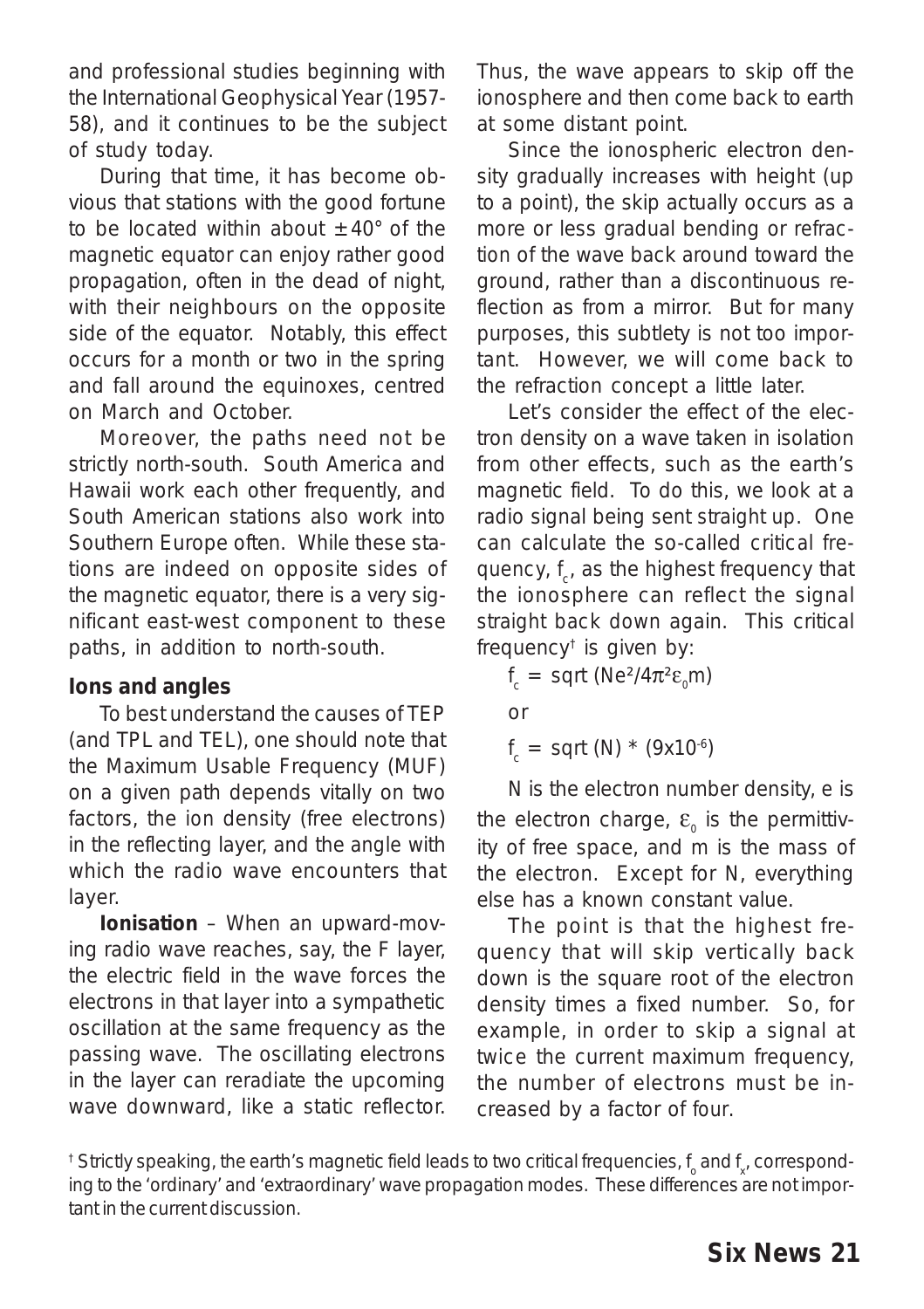But, what if the signal is sent at some angle other than straight up?

*Angle of attack* – To answer this question we must add the concept of the angle of attack<sup>‡</sup>. This is the angle that the direction of the moving wave makes with respect to the ionospheric layer. In the above example, the wave strikes the ionosphere with an angle of attack of 90° (i.e. going straight up vertically into the horizontal layer). In the more general case, the MUF is determined by *both* the maximum *electron density* that the wave encounters in the ionosphere *and* the *angle* at which the wave hits the reflecting/refracting layer.

If a signal that is sent off very near the horizon (e.g. with a zero angle of radiation), due to the curvature of the ionosphere around the earth, the signal will normally hit the ionosphere at an angle of attack between 10° to 20°, depending on the layer in question. The MUF in MHz (represented by *f* max) can be calculated from:

 $f_{\text{max}} = \text{cosec} (\alpha) * f_{\text{c}}$ or *f max* = *M* \* sqrt (N) \* (9x10-6)

where  $\alpha$  is the angle of attack. Note the MUF depends on *both* the density of the electrons *and* the angle α.

The cosecant of  $\alpha$  is called the 'M factor'. As the angle gets smaller, the cosecant gets larger. As a result, the *smaller* the angle of attack, the *greater* the MUF.

This is the radio equivalent of skip-





ping stones off the surface of a lake. If you toss a rock into a lake so that it hits the water at a high angle of attack, it will break the surface and sink. However, if it hits the surface at a very shallow angle of attack (*grazing incidence*), the rock will skip off the surface instead.

So, in principle, the MUF approaches infinity as the angle of attack approaches zero! However, such small attack angles are geometrically impossible to achieve from a ground-based station 'illuminating' a *smooth*, *spherical* ionosphere. Under these circumstances, simple geometry would show that M H•3.4 at the F layer§ . However, the operative key words here are 'smooth' and 'spherical', there is a lot more to say about that.

#### **How does TEP work?**

It is not uncommon for north-south multi-hop F-layer openings on six metres to have no evidence of stations at the end of the *first* hop. This is often due

‡ This is a borrowed aeronautical term. I prefer looking at the angle between the layer and the wave direction, but physics texts normally use its cousin, the 'angle of incidence' – the angle between the vertical to the layer and the wave direction (90° minus the angle of attack). The equations change a little, but the answers are the same.

§ It is important to note that the angle of attack is *also* effected by the radiation angle of the antenna. Hence, a low angle of radiation actually *increases* the MUF for a given system.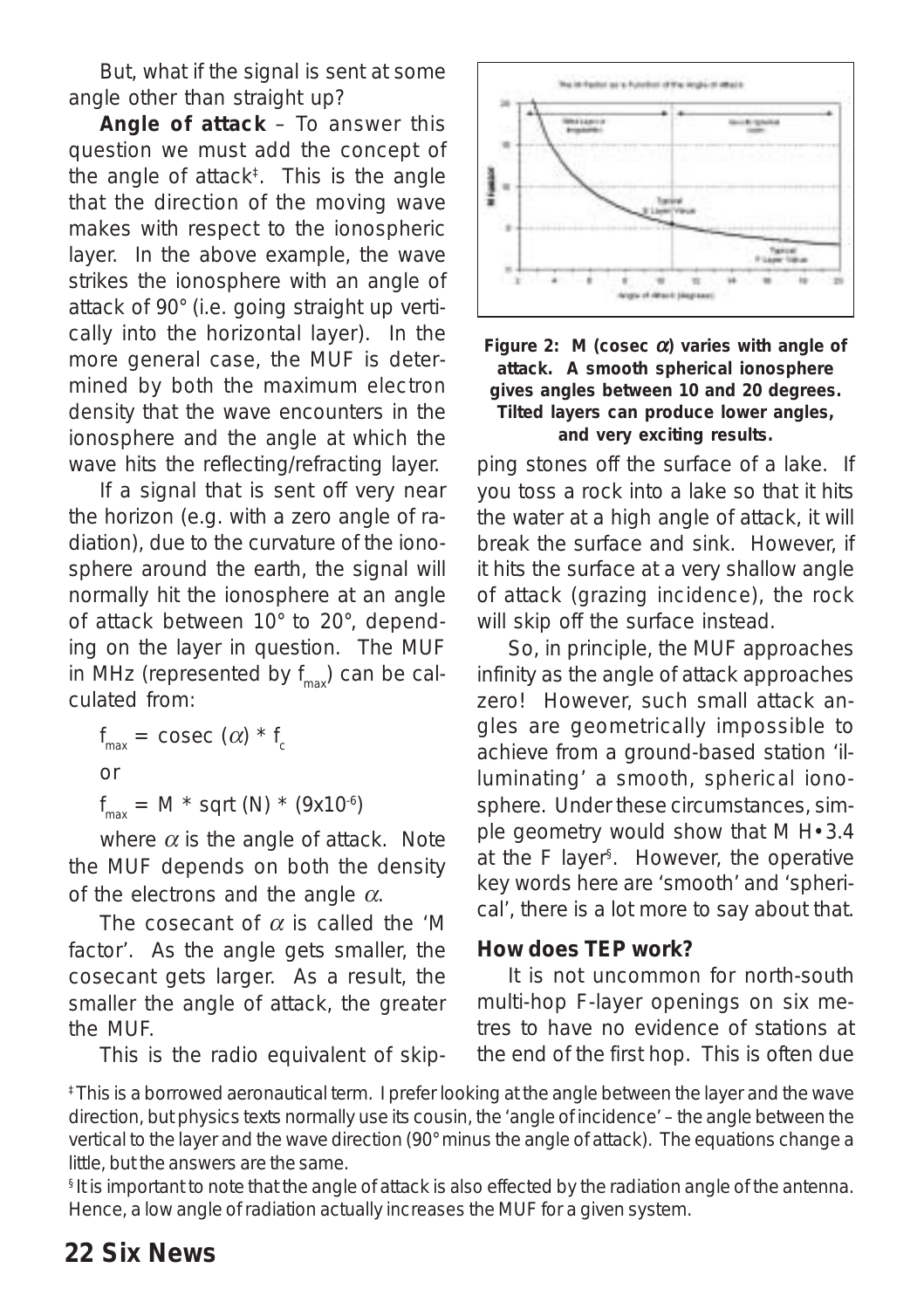to an F-layer ionospheric bulge along the magnetic equator known as the *equatorial anomaly*.

Within  $\pm 20^\circ$  of the earth's magnetic equator there is a pronounced outward bulge in the ionosphere. Though generally regarded as an afternoon or early evening phenomenon, it occurs at other times as well. It is thought to be produced by a combination of a persistent thickening of the F layer near the equator, caused by the favourable angle of the Sun's incoming radiation, and another effect called the *afternoon fountain* [4].

The afternoon fountain pumps electrons upward from the E and lower F layers into the upper  $F_{2}$  region, significantly enhancing its electron density. This effect appears to be the result of an interaction between the earth's magnetic field and west-to-east afternoon E-layer electric fields.

The equatorial bulge produces two regions, one north of the equator and the other south, where the ionosphere is systematically tilted and the electron density enhanced. This occurs at the points where the normally spherical ionosphere is bent upwards to form the



**Figure 3: A diagram of a transequatorial chordal hop off the tilted north and south skip points. These points each lie between about 0° and 20° north and south of the earth's magnetic equator and clearly cause night time TEP in the tropics.**

bulge. An upcoming wave will hit the tilted near corner at a shallower angle of attack than it would have with the usual spherical layer. This means that it will have a higher MUF for the same value of electron density. The M factor is larger than the nominal 3.4 – perhaps by quite a bit.

The wave need not be bent all the way back toward the ground. If it is bent enough to cross the equator and hit the tilted layer on the far side, *without coming back to earth*, the second tilted surface may bring it down to earth again. This skip from one corner of the bulge to another is referred to as a 'chordal hop'. It will produce a much higher MUF than a traditional skip point [5].

Since it really represents an  $F_2$ -layer 'hop and a half', the distance between endpoints can be a good deal greater than 5,000 km. It is also a low-loss path. Since the wave doesn't come down at the midpoint, it avoids two passes of Dlayer absorption that normal double hop would have encountered.

In order for this form of propagation to function, *both* the north-side and south-side tilted regions need to be ionised enough to make the path work. If either one is insufficient to skip, then the whole path fails. Since there is little ionisation margin at six metres, the best chance for this to occur is when both sides of the magnetic equator are equally illuminated by solar radiation. This situation only occurs around the two equinoxes when the Sun is most nearly directly over the equator. As observed, the best months seem to be March and **October** 

So, the afternoon fountain causes enhanced electron densities and tilted layers to form within 20° of the magnetic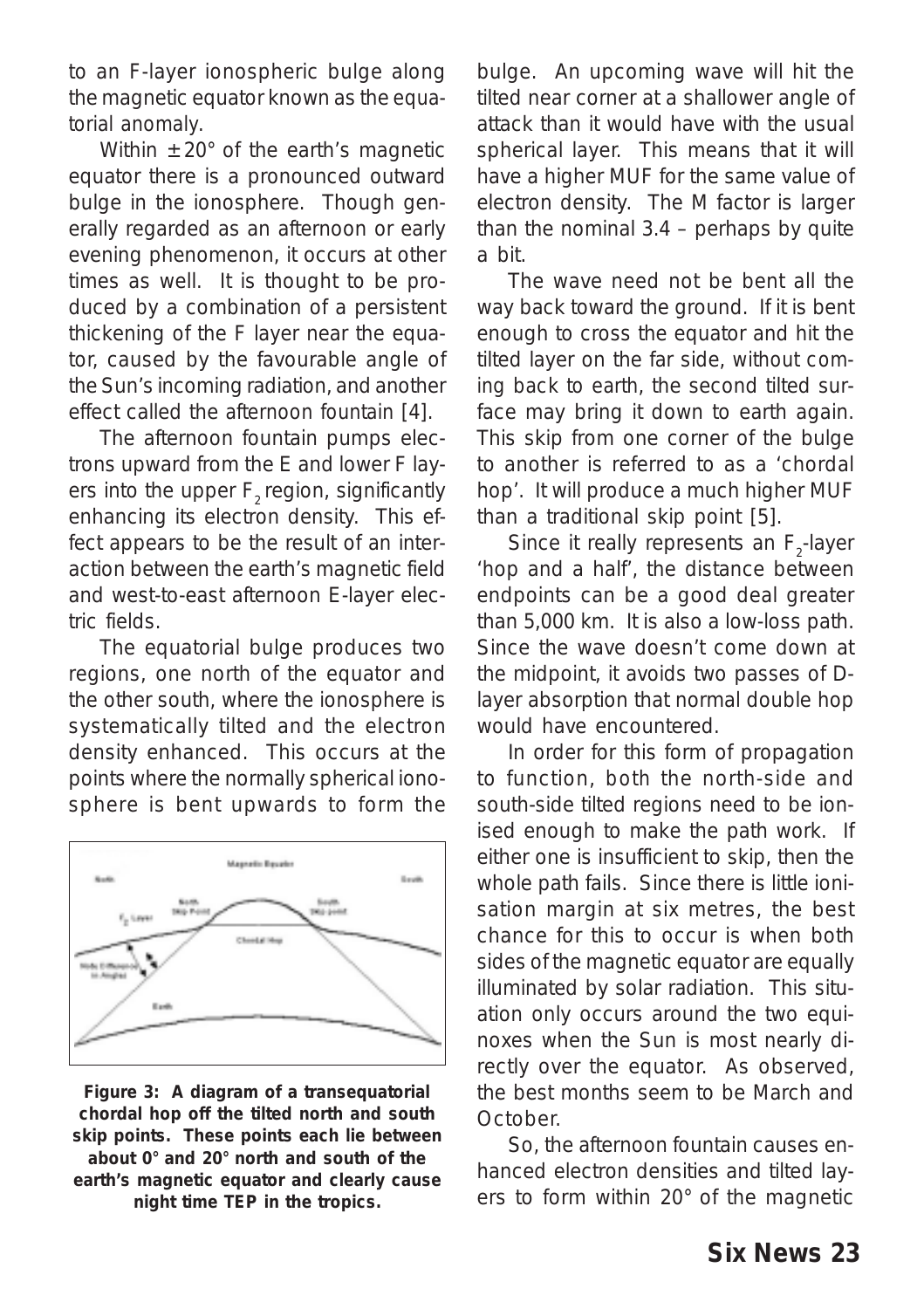equator late in the day or early in the evening. These conditions can persist long into the night with some contacts taking place long after local midnight (common for South America to Hawaii). They readily provide near grazing-incidence chordal hops at six metres.

On any given day, the bulge may not be exactly centreed on the magnetic equator. Typically, the two corners will be anywhere from 15° to 40° apart, and each will be somewhere within 0° to 20° from the equator on its respective side. In order to access these skip points, the stations must be within one-half F hop of the nearest corner – this is the 'TEP zone'.

As noted, for operators who have the good fortune to be in the TEP zone, the paths themselves do not have to be strictly north-south. In the simplest case, the two stations are on opposite sides of the magnetic equator, although they can be at a considerable angle to the north-south line, as noted earlier. All that is necessary is that the two corners be at usable chordal skip points.

In reality, many contacts made using TEP are a form of enhanced forward scatter, or even side scatter. If the stations are substantially east or west of each other (in geomagnetic coordinates) their signals will enter the region between the two chordal skip points at a considerable angle to a north-south line. When this happens, the signals may bounce back and forth *within* the north and south walls of the equatorial bulge, using the bulge as a *duct*.

East-west signals can be thought of as zigzagging north and south in the short term, but generally moving along in an east-west direction under the bulge until they find a weak point and break



**Figure 4: In geomagnetic coordinates, Hawaii is nearly due north of Australia and these TEP paths transverse north-south paths often behave like conventional skip. Signals are usually clean and stable. Eastwest signals from Japan and South America can have heavy scatter modulation, at times resembling aurora, and display Doppler effects as well.**

out. From there, they may go either north or south, depending on which side they find the 'door' out.

A typical example of across-theequator TEP is the night time pipeline that often exists between Hawaii and Australia (for example, Hilo and Townsville). Geomagnetically, this is nearly a north-south path. Usually signals are pretty clean, and quite strong (50 watts and a long wire will do).

On the other hand, it is not that uncommon for Hawaiians to hear Japan at the same time – and on the same beam headings as Australia – on what sounds like backscatter. Japan and Hawaii are on the same side of the equator and mostly east-west of one another.

Finally, propagation across the equator, but largely *along* the equatorial anomaly, can produce very strong signals, such as the link between Hawaii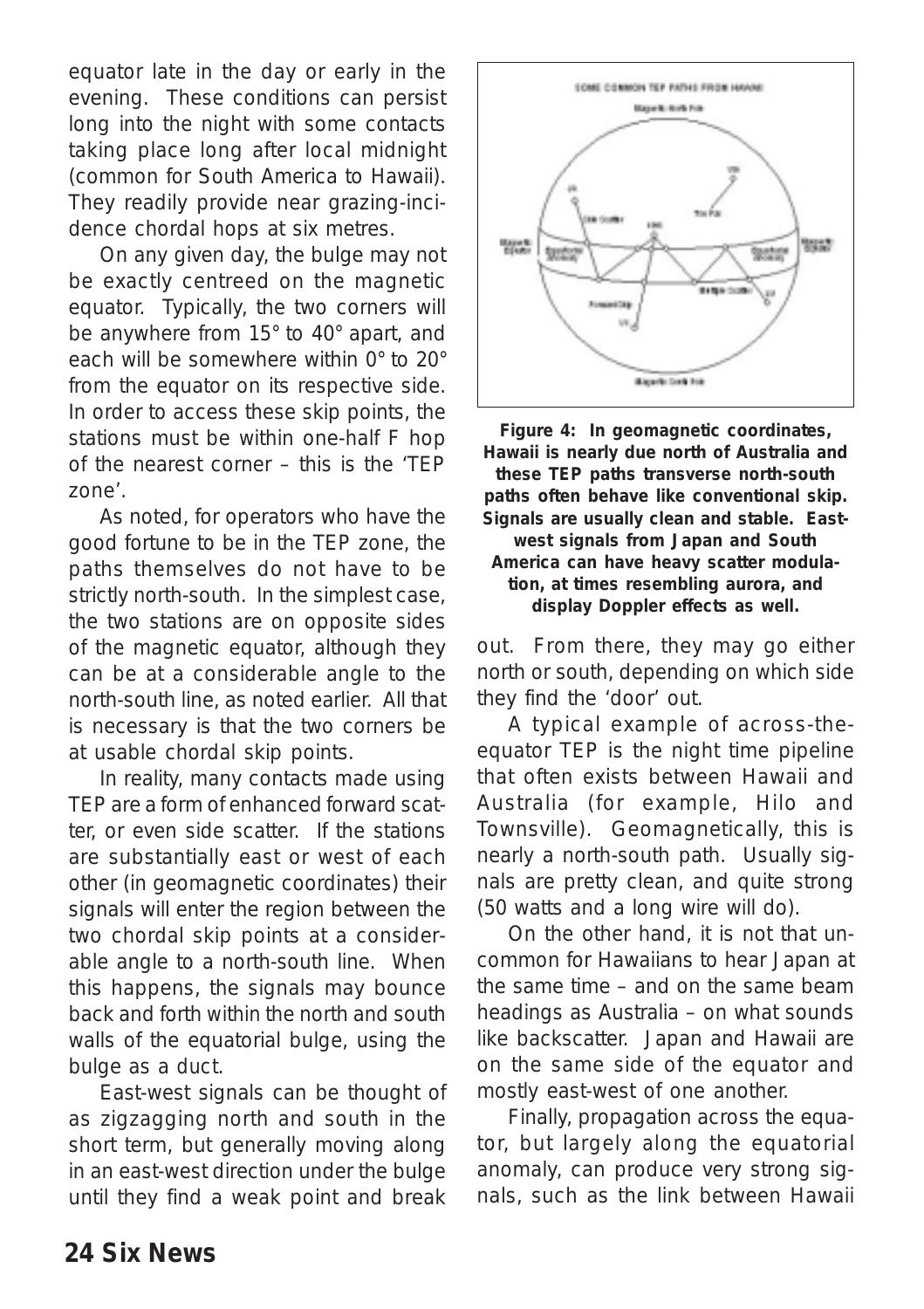and South America. However, these signals can be strongly distorted indicating significant scattering within the duct.

### **Cycle 23 Long-Path Observations**

The peak years of Solar Cycle 23 offered a number of opportunities to observe long-path propagation at 50 MHz. The material that follows is the result of the analysis of more than 314 contacts and their accompanying temporal, geographic, geomagnetic, ionospheric, and solar circumstances. Table I shows the contributors to the data and the general areas they worked into.

| Table I: Sources of Data Used in the<br>Study, 1999-2002 |                                 |     |  |  |  |  |
|----------------------------------------------------------|---------------------------------|-----|--|--|--|--|
| Reporting                                                | Contacts<br><b>Working To:</b>  |     |  |  |  |  |
| S79MXU                                                   | South Pacific                   |     |  |  |  |  |
| KH8/NØJK                                                 | Africa, Middle East             | 2   |  |  |  |  |
| 8R1/W7XU                                                 | Indonesia, Indian Ocean         | 3   |  |  |  |  |
| <b>FY/W7XU</b>                                           | Australia, Australian Maritimes | 8   |  |  |  |  |
| FO <sub>5</sub> RA                                       | Africa, India, Middle East      | 10  |  |  |  |  |
|                                                          | CEØY/W7XU India, Indonesia      | 11  |  |  |  |  |
| 9G/W7XU                                                  | Japan, Philippines              | >30 |  |  |  |  |
| KH6/K6MIO                                                | Europe, Africa, Middle East 249 |     |  |  |  |  |

These reported contacts were all initially thought to be long-path contacts by the reporting stations. However, each report was carefully reviewed as to beam headings and endpoint separations in an effort to discern whether they were, in fact, long-path circuits.

It became apparent that the contacts fell into one of three categories: long path via one of the Poles (TPL), long path via the magnetic equator (TEL), and short path via the magnetic equator (though over quite long distances). TPL was by far the most common of the three effects.

### **Sampling in Time**

Before proceeding, some caveats are in order. The data about to be presented do not represent a controlled scientific experiment. For example, the stations at both ends of the various circuits were not all operational 24-hours a day, sevendays a week. So some events, or *the lack of events*, were not observed. Another factor is that the events all occurred during the peak years of the cycle, so one cannot logically infer conditions during other phases of the solar cycle.

#### **Landmasses and Populations**

The earth is mostly covered with water. Given the long-path distances, and what appear to be constraints on the propagation directions relative to a station, there may not be any stations available for some - otherwise technically possible - paths. Likewise, even on the world's actual landmasses, there is not a uniform distribution of amateur stations. Both of these facts will affect the sampling statistics; the conclusions must be viewed in light of these limitations.

#### **Transpolar Long-Path Propagation (TPL) – Really Stepping Out**

Late in the evening on 9<sup>th</sup> October 1988, on the rapidly rising leading edge of Cycle 22, a six-metre station in Greece (SV1DH using the special six metre call, SZ2DH) worked a station in Japan (JG2BRI). What was especially amazing was that it was nearly midnight in Greece and SV1DH was beaming southwest, *away from Japan*, toward the southern reaches of South America! The Japanese station was beaming *southeast*, at the other side of the south end of South America.

The two stations completed a nearly 31,000 km long-path contact from north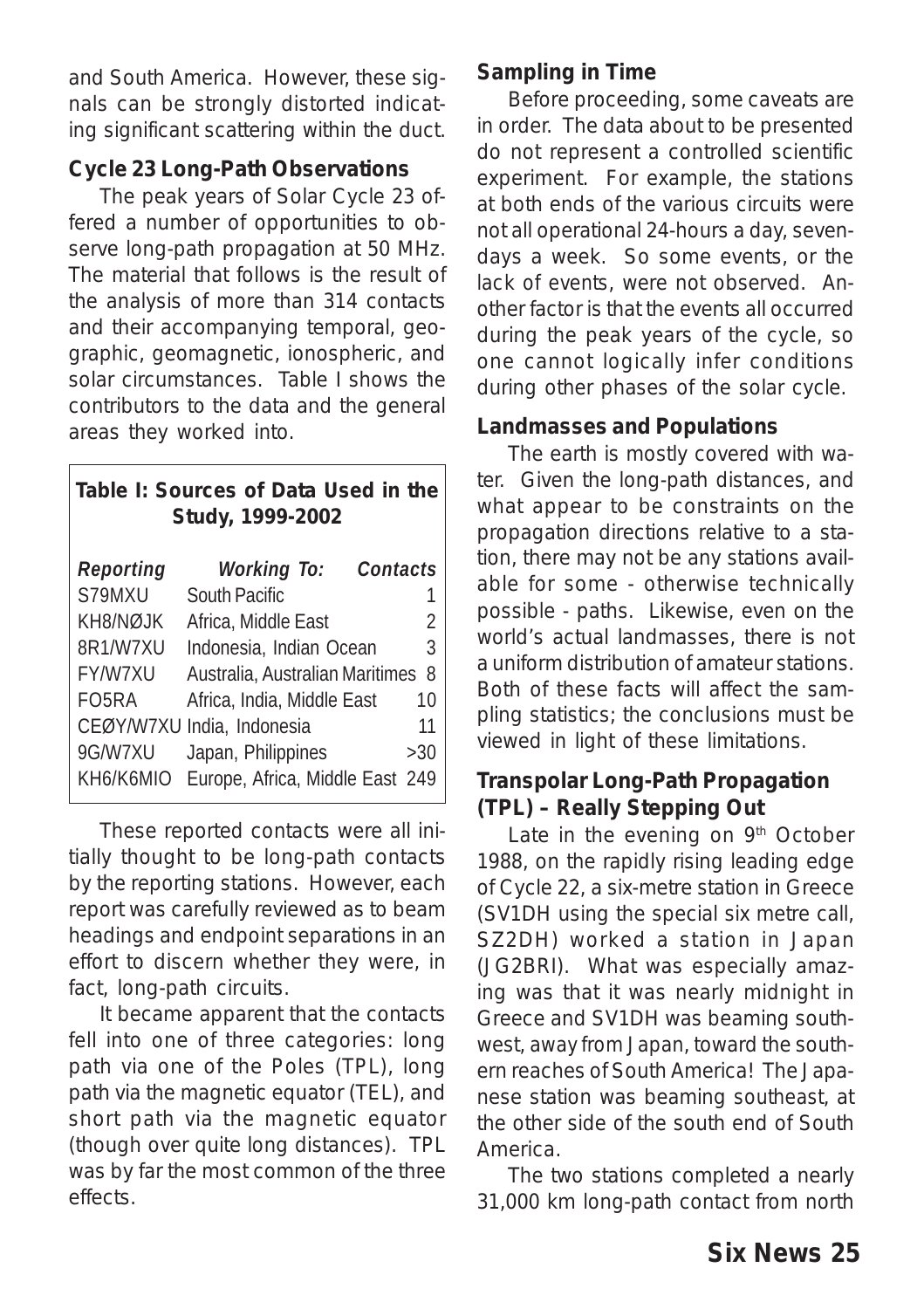of the magnetic equator southward encroaching on the Antarctic near the South Pole, and then back north across the magnetic equator again and landing in Japan. The actual signal travelled about three-quarters of the way around the world! [6, 7]

#### **Now Where Did That Come From?**

Yes – where indeed? While perhaps not the first transpolar six-metre long-path contact, this example demonstrates the profound propagation effects that can occur. One plausible answer points back to the power of grazing-incidence reflections.

#### **Looking at 2000-2002**

The peak years of Cycle 23 provided a number of TPL openings to the delight of operators in southern Europe, Africa, the Middle East, India, Hawaii, equatorial South Pacific and elsewhere.

Perhaps the most widely known, if only because of the number of contacts made, were the series of spring and fall openings in 2000, 2001, and 2002 between Hawaii and the Mediterranean and Southern Europe – over the South Pole. However, during this same period of time, there were many other contacts taking place in other parts of the world. These included contacts between Ghana and Japan/Philippines (South Pole), Easter Island and India/Indonesia (North Pole), Tahiti and the Seychelles/Ethiopia (North Pole).

Figure 5 shows the relationship of the path endpoints for a sample of these contacts. The map is in *geomagnetic* coordinates, rather than geographic coordinates. The map consists of three 'earths'. The central one represents the location of the reporting station, while the upper one represents the corresponding station for contacts over the North Pole and the lower one represents the corresponding stations for contacts over the South Pole\*\*.

*Notice that all of the stations, at both ends of each circuit, are in the TEP Zone*††*.*



**Figure 6: A diagram showing the seasonal occurrence of both TEP and TPL as found in the KH6/K6MIO log. Bars with square ends indicate the range of dates over which TEP was in evidence from time to time. Bars with round ends indicate the range of dates during which TPL was sometimes observed.**

#### **Time of Year**

Figure 6 shows a comparison of the seasonal occurrences of both TEP and TPL. There may well be other instances that occurred, but were not observed at that station. The seasonal effects appear to be essentially the same for TEP and TPL, near the equinoxes, centred on March and October.

\*\* Due to the map projection, the actual great circle ground tracks are not accurately shown, especially at the poles.

†† The TEP-zone boundaries are rough estimates. A few of the stations in the lower left of Figure 5 fall around the northern boundary, but these are actually in the observed TEP zone, as can be seen from Figure 1.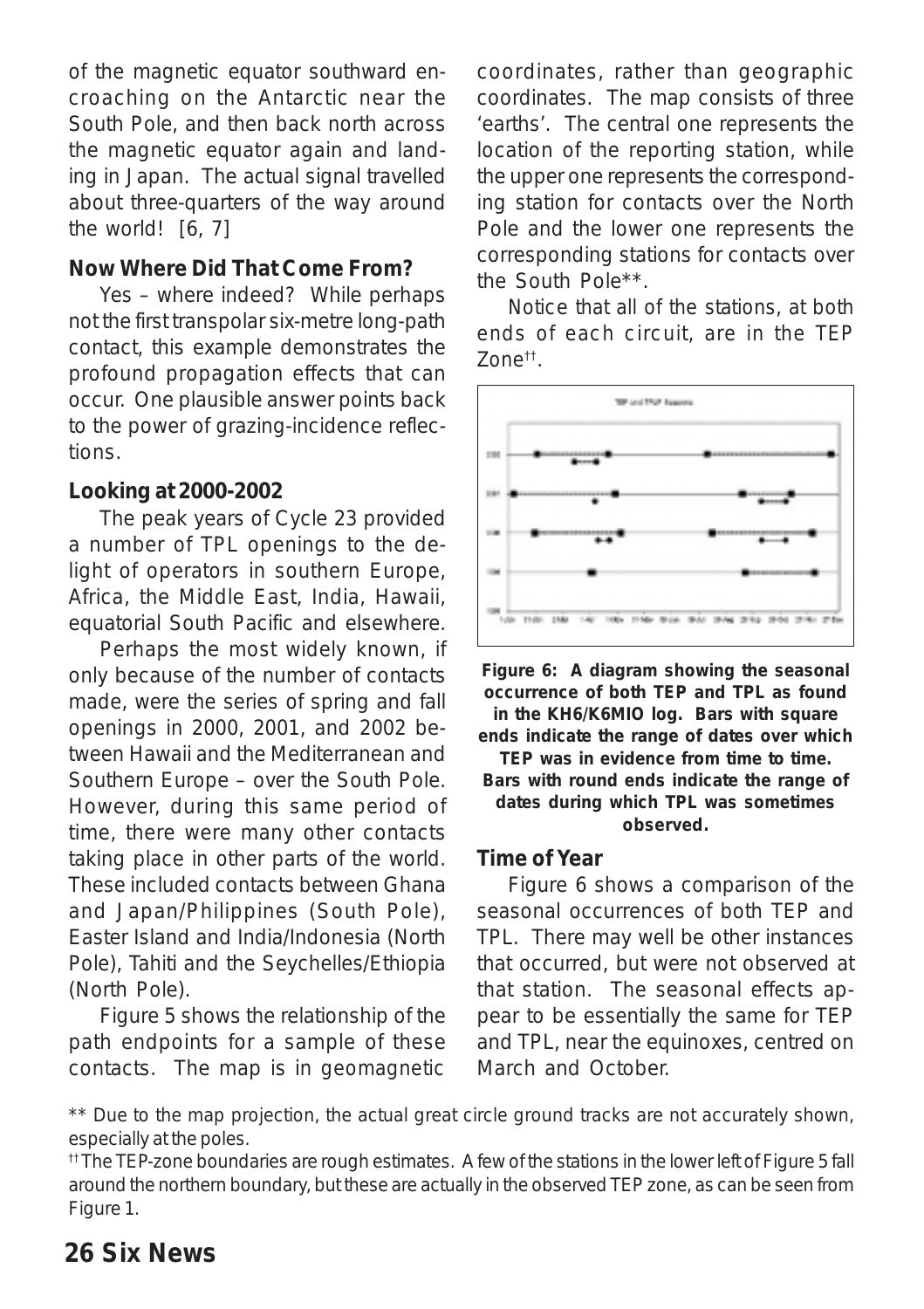#### **Time of Day and the Presence of TEP**

A typical Hawaiian TPL opening occurs near solar cycle maximum on an evening when TEP is already in evidence over the usual paths (e.g. VK4), but the TEP is generally sporadic and not particularly intense or widespread. Quite



**Figure 5: A world map in** *magnetic coordinate***s. It shows 36 typical TPL contacts made in 2000-2002. The** *middle* **third shows the reporting stations; the** *upper* **third, the stations worked over the North Pole; and the** *bottom* **third, the stations worked over the South Pole. The curly lines in each third represent the approximate limits of the TEP zone. The map projection distorts the actual signal path between the respective stations, especially near the poles. But, it accurately shows the endpoint relationships.**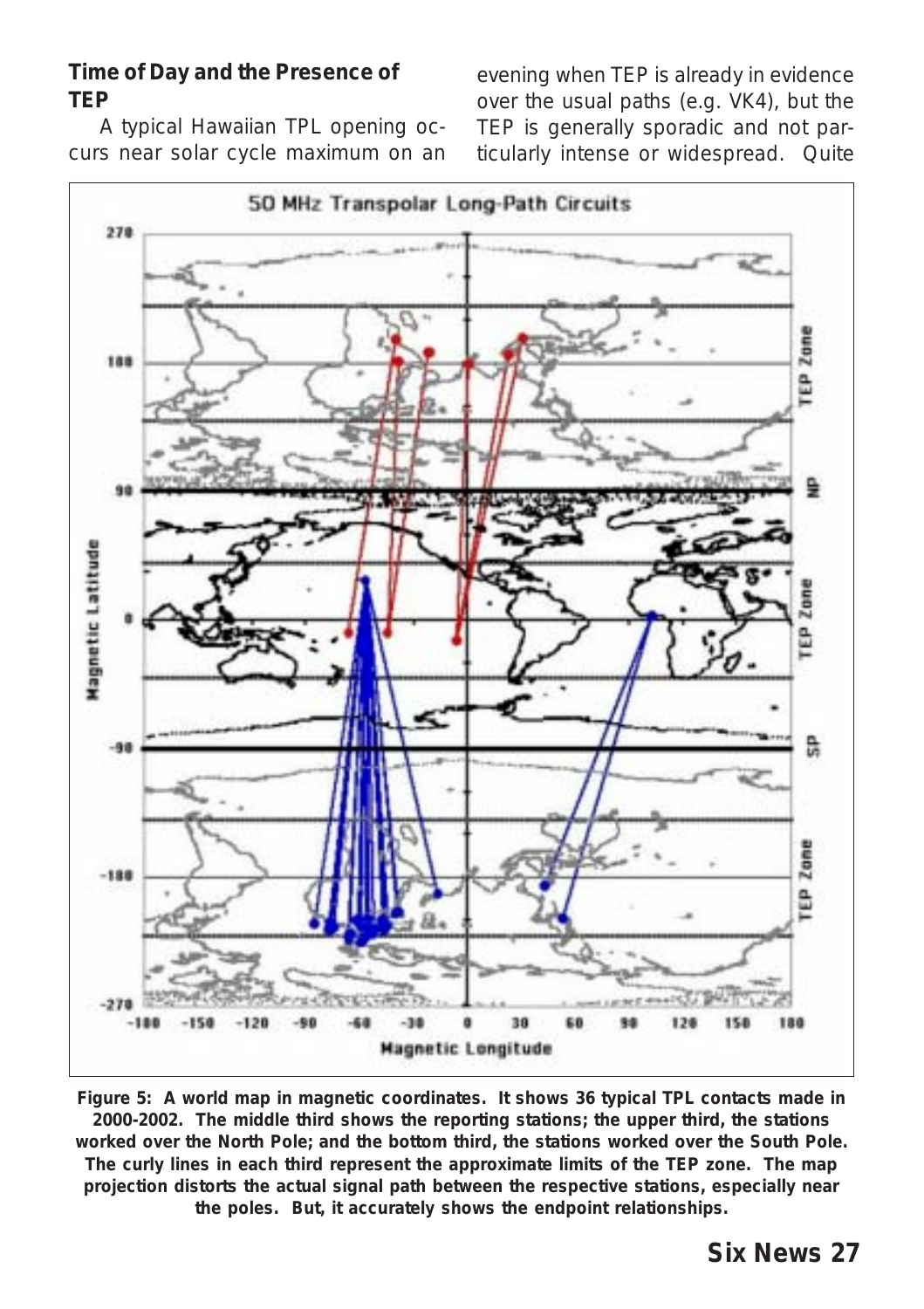strong backscatter coming from headings of about 195° is very common, suggesting lots of ionisation and tilted layers. Television carriers on 48 MHz are heard at about the same headings, usually with many offsets, often quite strong. Sometime within an hour or two of midnight, some very weak signals may show up on 50.110 MHz. After a few attempted calls, signals improve, callsigns are finally worked out, and the contacts begin into southern Europe.

Usually, signals are very weak, and power is quite helpful. However, on a few occasions signals are enormous (e.g. 50 watts to an indoor wire dipole in Portugal working Hawaii), and even QRP is possible.

Examination of the Hawaii and other data show that there is a clear correlation between the occurrence of the contacts and the station's Local Solar Time (LST). This is particularly in evidence when one calculates the actual solar time at the latitude and longitude of the stations involved, and not just the time held by clocks in the entire time zone.

On the night time side, they occur within an hour or two of local midnight. Since the paths extend more than halfway around the world, one would expect that if it were midnight at one location it would be near midday at the other. In fact, on the daytime side, they occur within an hour or two of 11:00 LST. Figure 7 shows the distribution for the Hawaii-Mediterranean path.

This pattern appears to be independent of the station's location, and independent of whether the path has gone over the North Pole or the South Pole.

However, the events seem to be anchored in the Night time TEP. It is important to note that, for the Hawaiian circuits, I have *no* reported cases of TPL when TEP was *not* actively present around the time of the night time side opening.

While it was not uncommon to hear a few Australian stations coming into Hawaii before, after, and occasionally during the TPL, the Australians were not



**Figure 7: This frequency of occurrence histogram estimates the likelihood of TPL as a function of time of day. The average time on the night time side is 23:51 LST, and on the daytime side it is 11:01 LST. Local solar time is that actual solar time at the station, not the Time-Zone clock time.**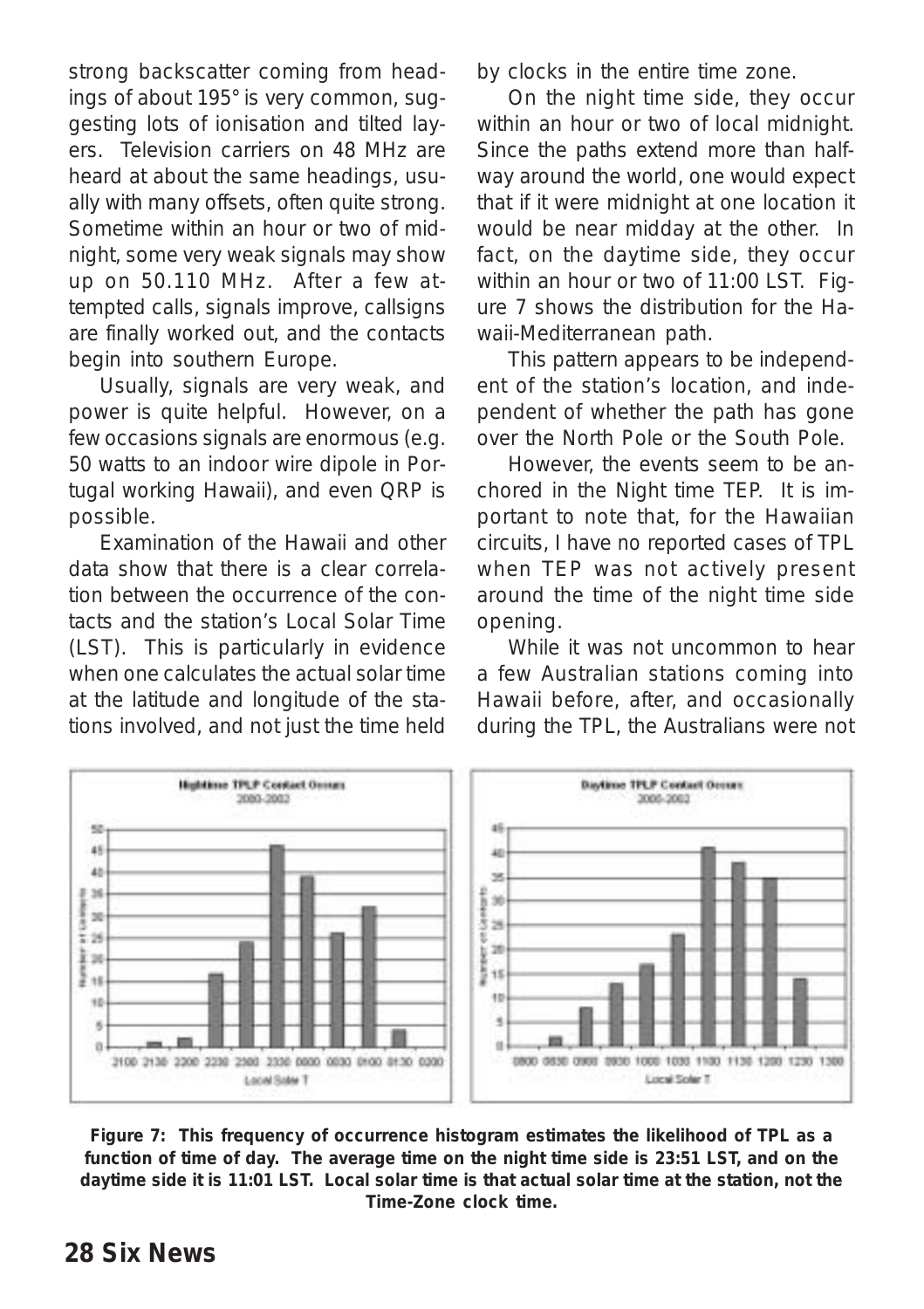hearing the Europeans at all, to their frustration. Interestingly, the same was true for stations in New Zealand and the South Pacific.

Except for normal TEP stations on the other side of the equator (who were not hearing the TPL), during the Hawaiian openings, *I did not observe a single instance of signals from any intermediate point*, despite the fact that the signals travelled the equivalent of many F-layer hops.

The TPL did not appear to have come down to earth anywhere in between the two endpoints.

It would be proper to ask whether the Hawaiian contacts were only made at night. Well, not quite. All except three contacts, were at night. During the daylight hours, there were two contacts with Oman, and one with Italy, all made about 08:30 LST on various dates. These three were all on east-of-south headings, rather than on the night time west-of-south headings, but more on this in the next section.

On the night time side, the propagation always occurred in the latter part of the typical period for evening TEP, and some TEP was in evidence.

#### **Antenna Headings**

While the expression 'over the poles' has been used frequently here, that is really shorthand for 'near the Poles'. The real poles of interest here are probably the *geomagnetic* poles, rather than the geographic ones. The geographic and magnetic poles are offset by about 11° of latitude.

In the Hawaiian openings, the night time openings were almost always close to the long-path great circle headings to Europe. These headings are about 15-20° west of south. Signals travelling on these great circles will reach about 70° S geographically before heading north. This takes the path very close to the South Magnetic Pole (65°S, 139°E geographic, in 1988).

The observed Hawaiian morning openings had headings of about 160°, again quite close to the expected great circle route for Oman<sup>‡‡</sup>, about 20° east of south. It was tempting to conclude that night time openings systematically went somewhat west of south, and daytime openings went somewhat east of south. Comparing these observations with the data from stations in other parts of the world, the indications are that the characteristics seen in Hawaii were typical.

*All of the TPL contacts reported occurred such that the daytime station was always beaming somewhat east of the pole, and the night time station somewhat west of the pole*

Notwithstanding, the Hawaii log reveals that during a number of the night time openings, strong 48 MHz TV carriers were heard from the 160° heading, but no stations appeared to be present (there are very few in that part of the world, and it was well into the work day). It is possible that this east versus west phenomena was just a result of the landmass and population effect.

Although the observed headings seem to vary little, nevertheless, a few

<sup>#‡</sup> The Italian contact was certainly an anomaly. It was heavily modulated by multipath and very weak. It occurred less than a minute before an Oman contact, which showed none of this. I am quite sure that Italy in the morning was a case of sidescatter as described earlier for TEP. Except, scattering was happening on the other side of the world!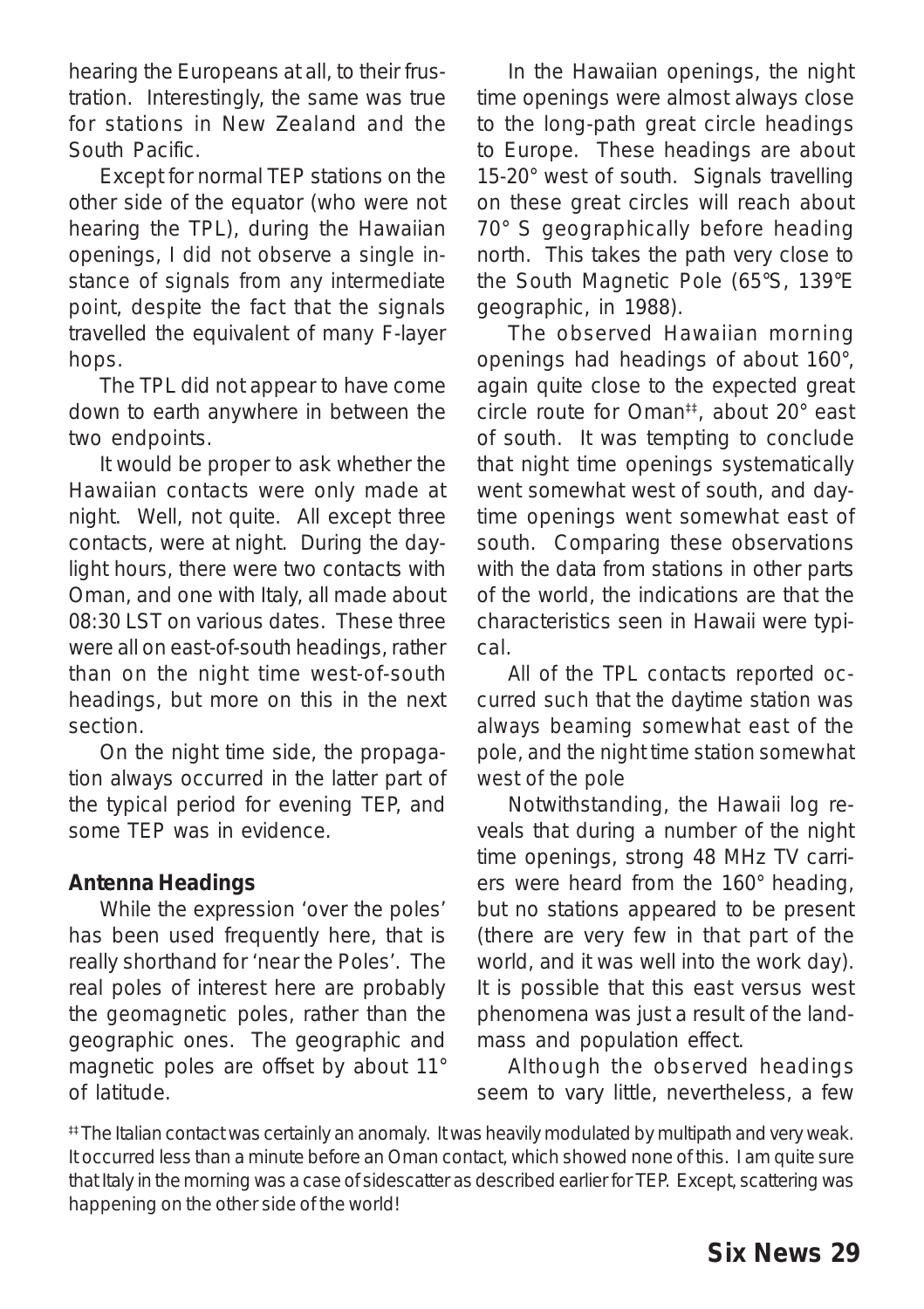stations were worked whose g*reat circle* bearings deviated from the above headings by as much as 30°. It is not clear whether, in the heat of rapid-fire DX exchanges, the antenna heading could have improved the signal if adjusted, or if 'steering' of the signal was occurring in the ionosphere, with modest great circle deviations.

I suspect the answer is that a combination of both was happening. Certainly, when signals were 'good enough', the tendency was to work what was there. On the other hand, there was at least one unusually intense opening, where I found the 'best' heading started at 200° but swung as far east as 170° and then back again. During this excursion there was no clear difference in the geographical location of the stations being heard, that is, it was not obvious that the footprint was changing significantly at the same time.

Generally, the paths involve offsets from north or south, but not more than about 20°.

#### **The Path Footprint**

The characteristics of the path footprint are shown by the latitude and longitude changes that occur between the location of one station and the other. Table II shows the average change in latitude and longitude with respect to the reporting station, along with some measures of variability. There are 14 North-Polar contacts, based on several reporting stations and paths, on the right, and 234 contacts (all the Hawaii-Europe path) on the left, where at least the grid squares of both stations, and hence, the approximate endpoint latitudes and longitudes could be known.

Both longitude tables are in good agreement with the average change being in the 193°-197° range. They also agree very well regarding the longitude range about the average. Both show a standard deviation of 10° and quite similar values for the minima and maxima.

The centre of the 'other-end' footprint would be about 194° of longitude away, with a core footprint width of  $\pm$  10° with some endpoints as far as  $\pm$  30° from the centre.

| Table II: TPL Footprints Relative to<br>the Reporting Station, 2000-2002 |                     |     |                                                 |                              |  |  |  |  |
|--------------------------------------------------------------------------|---------------------|-----|-------------------------------------------------|------------------------------|--|--|--|--|
| South-Polar Paths<br>North-Polar Paths                                   |                     |     |                                                 |                              |  |  |  |  |
| Contacts = $14$                                                          | Contacts = $234$    |     |                                                 |                              |  |  |  |  |
| Average Change                                                           | Lat<br>(deg)<br>196 | Lon | Lat<br>$(\text{deg})$ $(\text{deg})$<br>194 242 | Lon<br>$(\text{deg})$<br>193 |  |  |  |  |
| <b>Standard Deviation</b>                                                | - 6                 | 11  | 4                                               | 10                           |  |  |  |  |
| Minimum                                                                  | 188                 | 187 | 233                                             | 166                          |  |  |  |  |
| Maximum                                                                  | 214                 | 216 | 250                                             | 222                          |  |  |  |  |

The latitude changes between the two tables are a different story. Here we see a difference of almost 50° between the averages, although the standard deviations are very similar. One notes that, compared to the South Pole, there were very few North-Polar contacts. Figure 5 suggests a possible explanation for both the number of contacts and the latitude differences: the landmass/population question. If the North-Polar paths do have the same range of latitude changes as the South-Polar paths, the footprints of the *observed* North-Polar paths would fall mostly in the Indian Ocean, with few stations to work, and badly skewed statistics.

#### **Footprint Changes in Time**

There was some question as to whether there was any systematic trend in the centre of the footprint as a func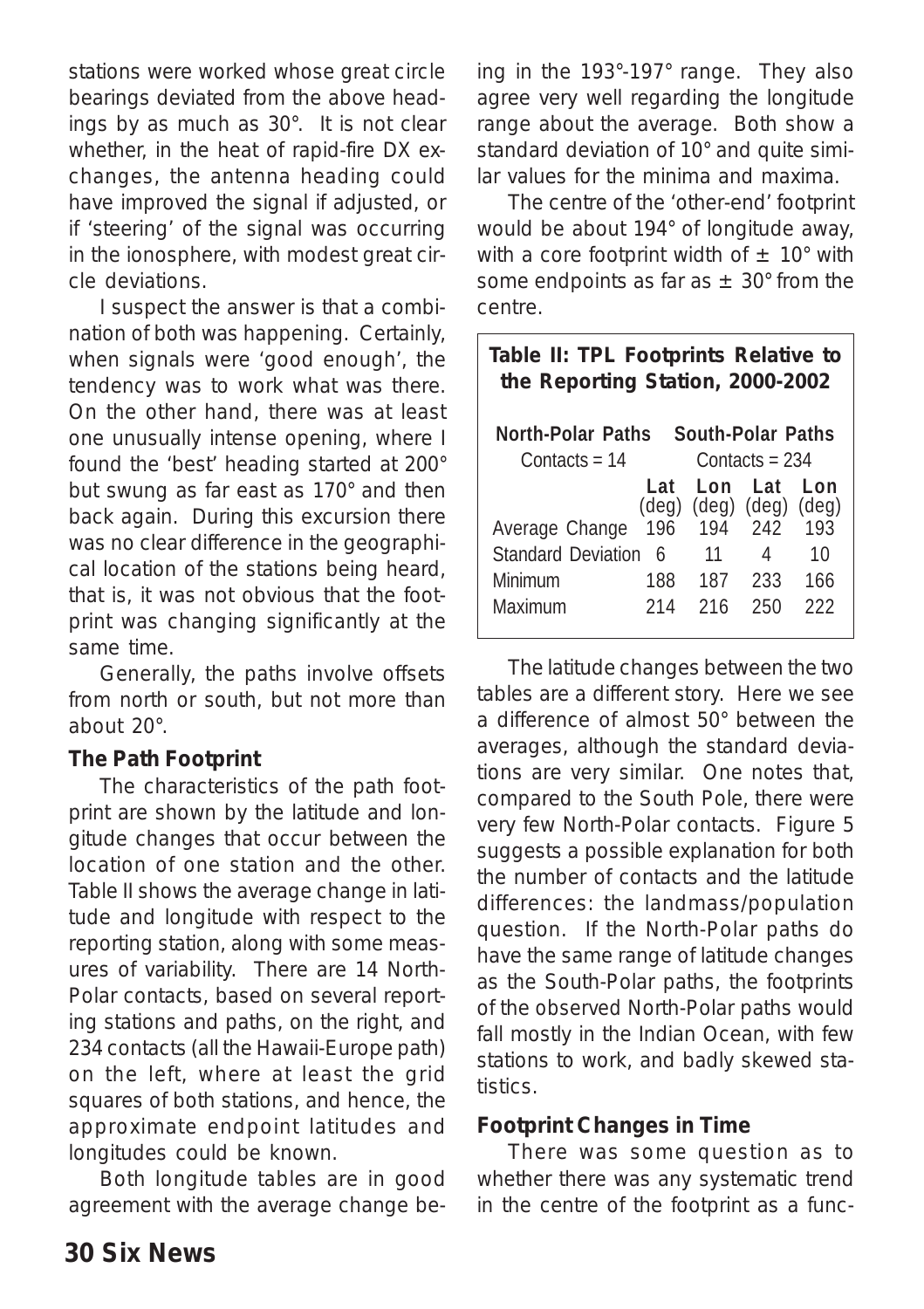tion of time, either during a given opening, or during the season. The results were inconclusive. Although there are some weak indications of trends in the footprint centre during a single night's operation, there was no consistent pattern from night to night, nor with the progression of the season.

#### **Solar-Terrestrial Conditions**

It is clear that solar and geomagnetic activity have an important effect on the occurrence of TPL. A careful examination of these conditions during all of the reported TPL episodes confirmed the anecdotal information that a quiet geomagnetic field, in the presence of elevated solar activity, appear essential.

Comparisons were made to several geomagnetic parameters and the conclusion was that TPL seems to be sensitive to all of them, as shown by the Figure 8 analysis of the KH6/K6MIO data, using the number of contacts in a given opening as a measure of propagation 'quality'.

TPL appears to be *most* sensitive to the high-latitude (polar) K index, where  $K_{hi}=0$  was the dominant value for the South-Polar path. The planetary K index,  $K_{p}$ , was also low, but the propagation was tolerant of somewhat higher values (averaging about 1).

94% of the Hawaii contacts were made while  $K_{hi}=0$ . In every case,  $K_{hi}$  and  $K_p$  were 3 or less.

The *daily* 10-cm flux ranged from 141 to 229, with an average of 181. However, the *smoothed* flux was confined to the rather narrower range of 168 to 196.

*37% of the contacts occurred with daily fluxes between 141 and 188. As with other F2 propagation forms, elevated smoothed values (168-196) seem more significant than the daily values.*



**Figure 8a: South-polar TPL appears to require very quiet polar magnetic conditions and fairly quiet global conditions.**



#### **Figure 8b: Although favouring solar flux around 195, TPL appears to be fairly insensitive to the exact flux, occurring throughout the 150-250 range.**

Though not shown here, the same analysis of the South-Polar contacts from Ghana to Japan and the Philippines look almost identical to the Hawaii data.

As with the statistics for the path footprints, the 14 North-Polar contacts in the data are anomalous. As with the South-Polar paths, the  $K_{hi}$  indices were about one point less than the K<sub>p</sub> indices, how*ever* the median  $K_{hi}$  was 2, with a number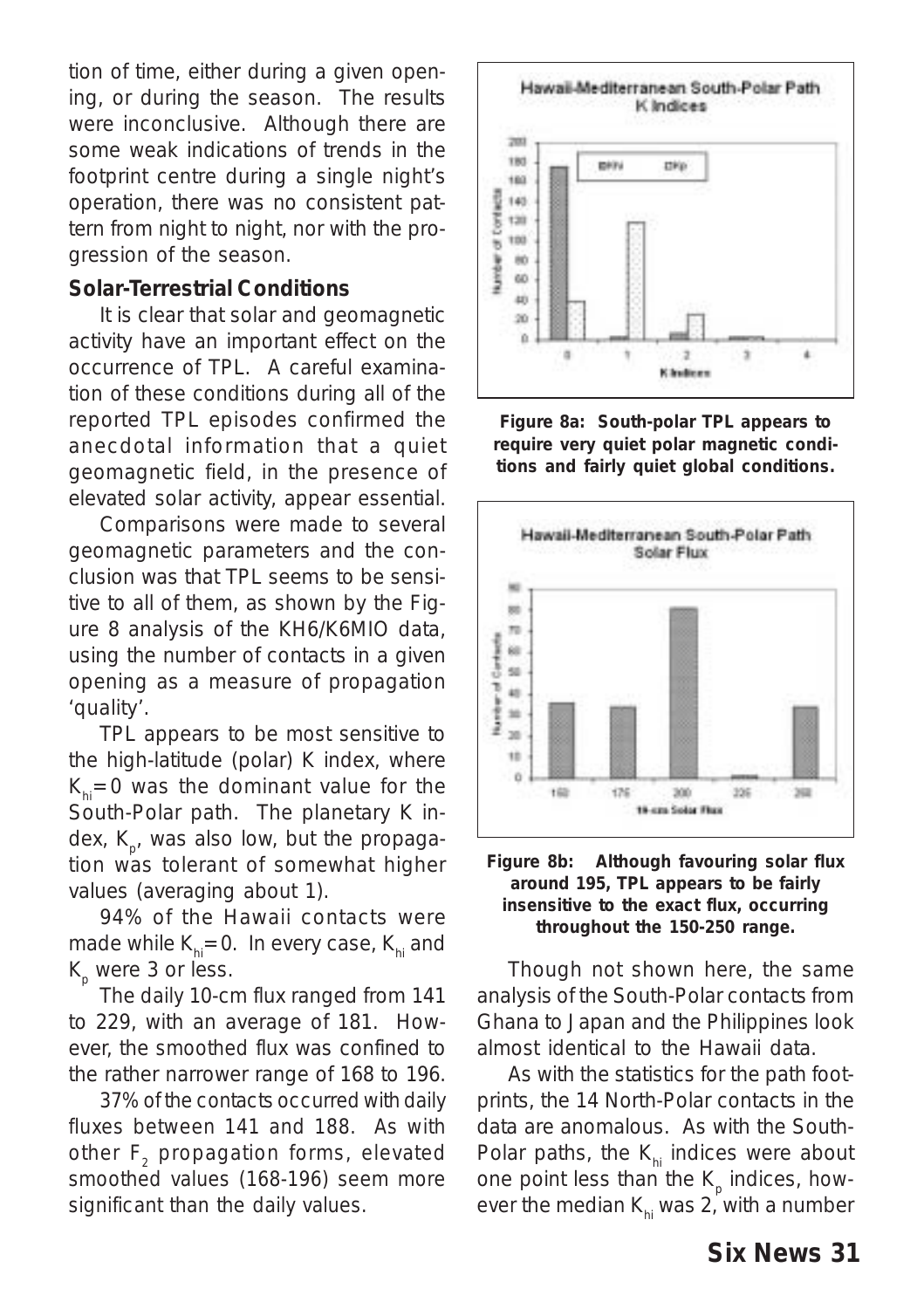of contacts made at 4. The mean solar flux value was 229. It must be borne in mind that there is really very little data in this case (14 contacts versus over 220 for the South-Polar case), which may have skewed the statistics. In addition, the indications are that the 14 contacts correspond to the 'edges' of the nominal footprint, rather than the centre.

#### **The TEP Connection**

There is strong evidence to support the proposition that there is an essential connection between TEP and TPL:

1. TPL stations at both ends of the circuits are in the TEP zone.

2. The TPL equinox seasonal effect is the same as TEP, principally March and October.

3. TPL normally seems to occur only when some evidence that TEP is present.

An additional piece of evidence is seen in Figure 9. It shows that the TPL Mediterranean footprint from Hawaii is also an excellent match to the TEP Mediterranean footprint from southern Africa. Note that the great circle path coming from Hawaii goes north from South Africa and slightly west.

The Hawaiian TPL signals came down in just the right spot to suggest that the last hop was actually TEP!

#### **Close, but no cigar**

It is interesting to note that there were a few short openings between Hawaii and South Africa in 1999 and 2000. South Africa is almost exactly halfway around the world from Hawaii, and it is on the *same* great circle as the TPL path from Hawaii to Mediterranean Europe.

Like TPL, they occurred during the solar-cycle-peak years, with comparable solar flux levels, during the TEP season, when some TEP is present.



**Figure 9: The footprints of the Hawaii TPL to the Mediterranean, and the non-longpath South Africa contacts. Dots show the Hawaii contacts. The ovals are the Figure 1 TEP footprints for the south African-Mediterranean path. These strongly suggest that both Hawaii propagation forms are related to some kind of TEP insertion or launching effect.**

However, unlike TPL, the K indexes were systematically 4 or higher.

This appears to be some form of propagation *in between* TEP and TPL. It is much *too far* to be normal TEP. On the other hand, although the path crosses through the South Magnetic Polar region, it is *not* TPL. It is *not* long path of any kind, because it is a few hundred kilometres short of the halfway point around the world.

This all suggests that medium to high values of K bring the polar signals back to earth in South Africa, while low values of K may allow them to continue on to the Mediterranean.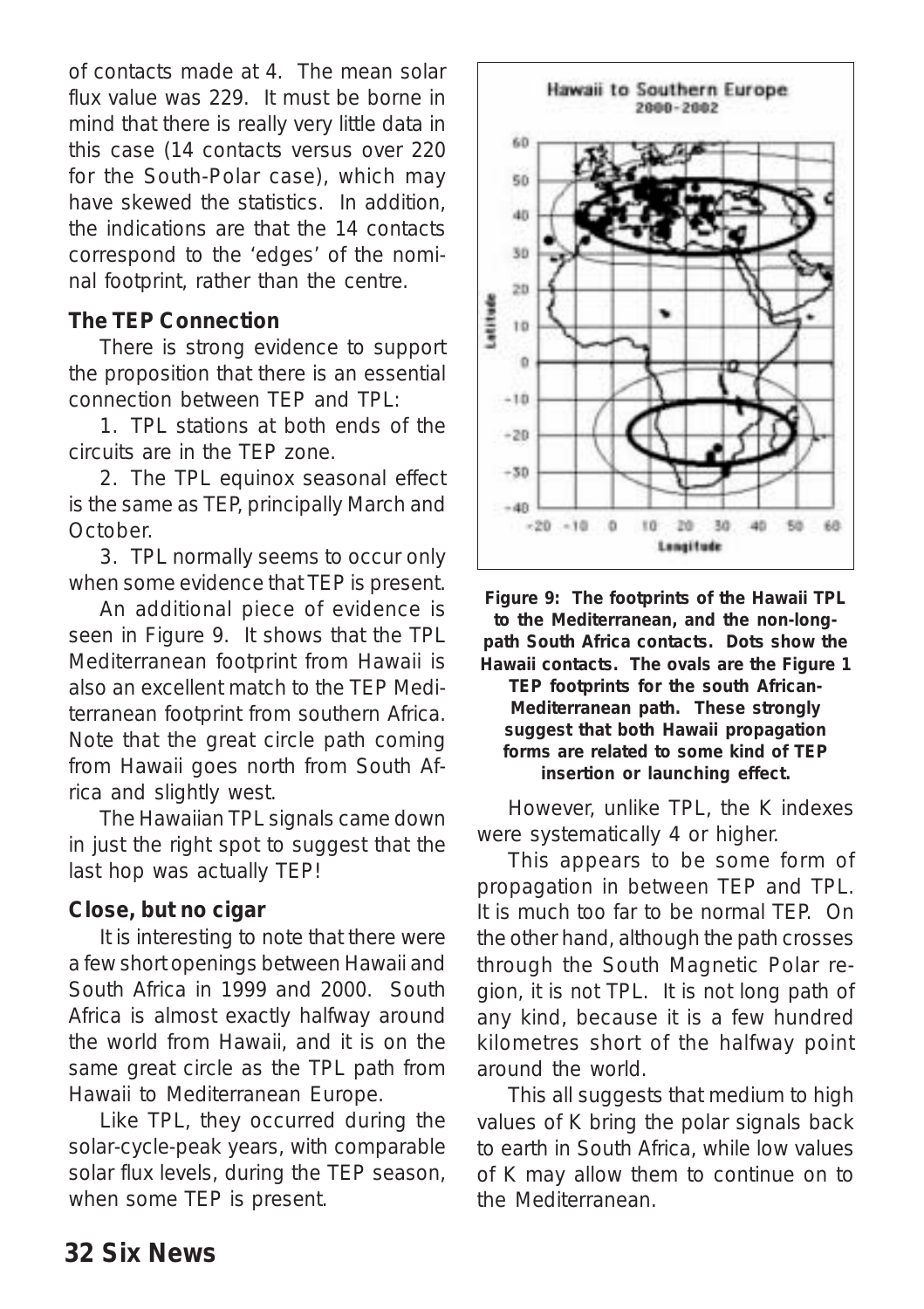Figure 9 shows another curiosity, during these short-path openings to Africa, the Hawaiian signals *land* within the *starting* footprint for southern Africa TEP to the Mediterranean. That is to say, when K is high, the Hawaiian signals *end* at the point that the South African signals *start* from, on their way to Mediterranean TEP. But, when K is low, these signals seem to pass by South Africa and *land* where the South African TEP lands, in the Mediterranean basin.

This latter point, together with the observation that TPL does not appear to come down to earth anywhere in between the two endpoints, suggests that the Hawaii-South Africa path and the Hawaiian TPL signals have crossed the South Magnetic-Polar region at about the same point; but that in the first case, they were directed downward, and in the second case, they were directed to (another) chordal hop.

#### **How Might TPL Work?**

Consider the following scenario. Suppose that it is during the spring or fall equinox period, and that TEP is present. An upcoming wave from a transmitter within the TEP zone illuminates a range of the curved surface on the nearside TEP skip point. That wave is deflected, not at a single angle, but over a range of vertical angles as shown in Figure 10 (based on the, technically more correct, refraction model for skip).

A whole range of rays, at various angles, would proceed across the equator and hit the curved surface at the far-side skip point. Some rays would be bent enough to go back down to earth as normal TEP, *accounting for the fact that some TEP is present around the TPL openings*. Some rays would be bent very little and escape into space.



**Figure 10: Refraction in the equatorial anomaly of rays transmitted at slightly different angles can lead to some parts of** the signal escaping from the F<sub>2</sub> layer, or **returning as TEP,** *or* **being injected at small angle of attack to produce further chordal hops.**

In between these two extremes, some rays would be bent back below the  $F<sub>2</sub>$ layer but not enough to reach the earth. These rays would go forward until they hit the underside of the  $F_2$  layer again, taking what is now a second, high-MUF chordal hop.

The significant point is that, the chordal hop from the equatorial anomaly has *injected* a fraction of the signal energy into the ionosphere at such a shallow angle that, even in the case of a smooth spherical ionosphere, the wave may now continue skipping around the earth in a series of high-MUF chordal hops.

In a smooth, spherical ionosphere, this signal would be trapped forever in a series of grazing incidence hops, and never returning to earth. But, in reality, it will eventually encounter the equatorial anomaly on the *other side* of the earth. There, the 'injection' process could be reversed and a fraction of the arriving signal sent back down to the earth on the far side of the magnetic equator, as if it were TEP – but from very far away.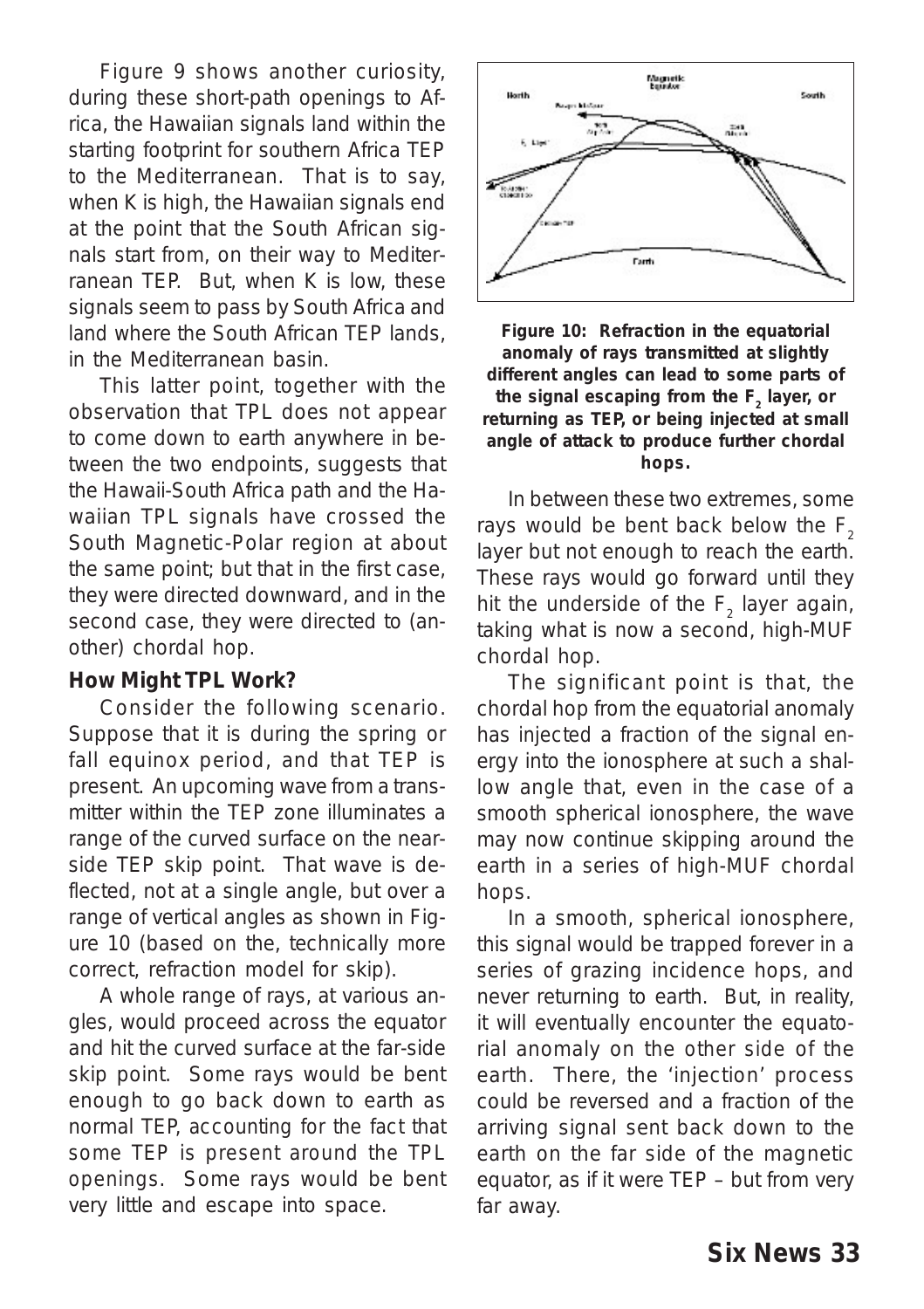This would mean that stations on the north side of the equator could communicate over the South-Polar region with stations north of the equator on the other side of the earth. Stations south of the equator could communicate over the North-Polar region with other stations south of the equator on the other side of the earth.

Figure 10 also explains why the station on the right hears both TEP and TPL, and the TEP station on the left does not hear the TPL at all – it goes completely overhead.

Consider the practical example of a path starting in Hawaii and ending in Spain. The long-path link passes southwest from Hawaii, between Australia and New Zealand, the western edge of Antarctica near the South Magnetic Pole, Africa, and finally to Spain. The key factor here is that the first and last hops are off the equatorial bulge, as suggested by Figure 11.

If conditions are right at both ends (and in the middle) the chordal hop can



**Figure 11:****TEP can provide the launching points for shallow attack angle grazing hops that cover long distances, with higher than normal MUFs and low absorption. At such times, long-path can be a superior mode of propagation.**

be shallow enough that, when bouncing off the southern edge of the anomaly, it never comes down to earth. Instead it continues to bounce like a rock skipping across a lake as the curving ionosphere keeps coming back to meet it again.

If the same conditions seen south of Hawaii also exist at the magnetic equator over northern Africa, the shallow skipping wave will finally be bounced down *out* of the ionosphere by the northern edge of the bulge, landing in Spain. Since there is little D-layer absorption and the MUFs are very high due to the angle, the long path is actually possible, while the short path, with its entirely traditional earth-sky-earth hops, is completely out of the question.

*Other Possibilities -* This picture is probably over simplified, and does not contain all Nature's of subtleties. There may well be other kinky things thrown in.

For example, there are known F<sub>2</sub>-layer tilts near the *magnetic* North and South Poles in the vicinity of geographic latitude 70°-80°, that may play a role in getting the signal across the pole [8]. There can be bumps that look a lot like the TEP bulge, but on a smaller scale. These could pass a chordal hop through the polar region.

It is also true that near the equinoxes, the signals cross the day/night terminator (the grey line) near the South Pole at nearly right angles, where there are also tilts created by the day/night transition. Any or all of the above effects may play a role.

Another related possibility is that the trip over the Pole may be the result of ducting effects, such as a radio frequency 'whispering gallery' [9].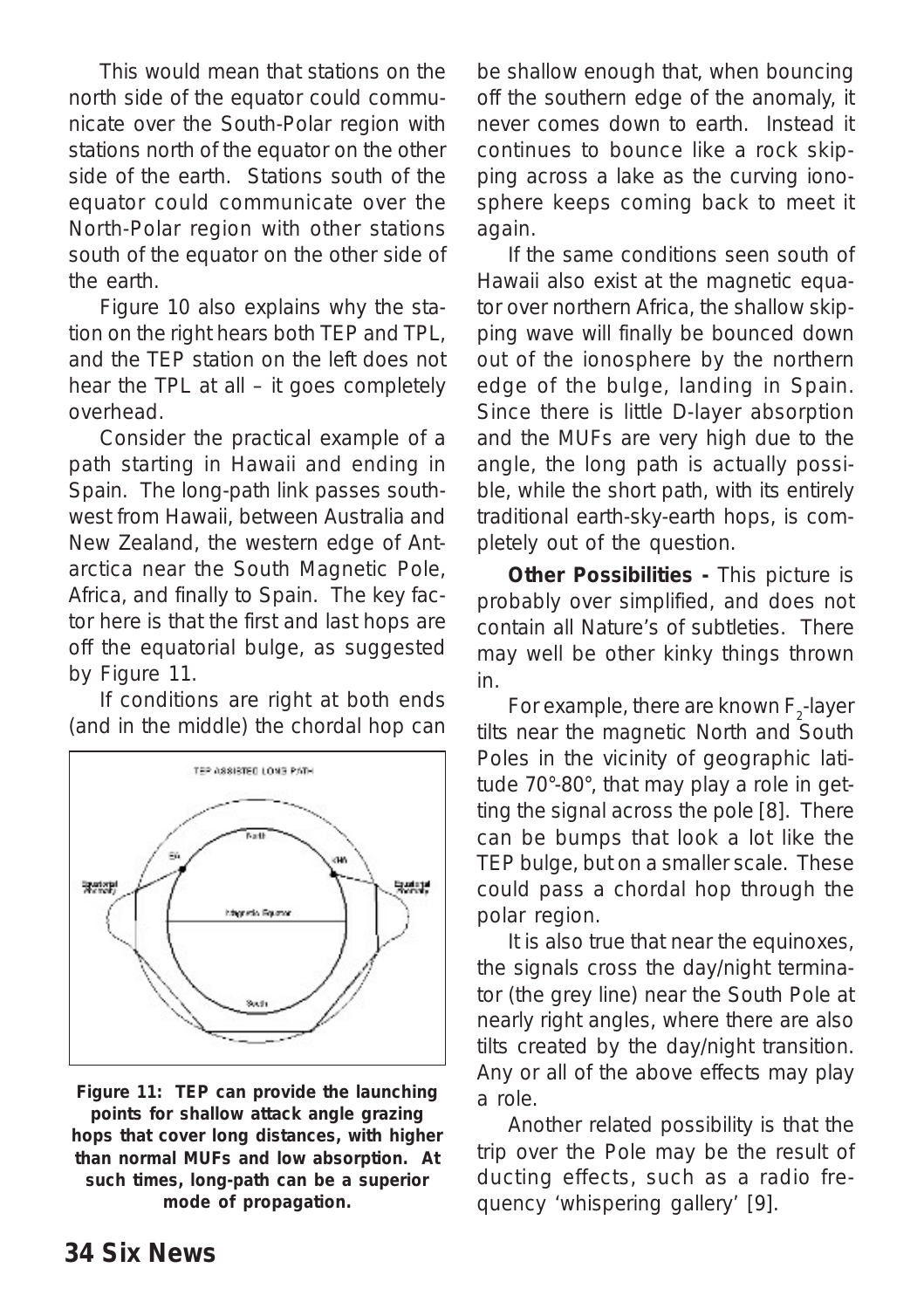#### **Transequatorial Long Path – another way to go far**

In addition to TPL, there is at least one other kind of long path. This phenomenon occurs more or less along the equator – Transequatorial Long Path (TEL).

In April 2000 a station in American Samoa (KH8/NØJK), beaming east, contacted a station in Jordan at 0700 LST. A few months later in October 2000, between 0600-0800 LST, a station in French Guyana (W7XU), also beaming east, worked a number of Australian stations in Queensland and the Northern Territories. The later contacts happened during a time that there was a daytime  $F<sub>2</sub>$ opening between French Guyana and Europe and the Mediterranean. The beam headings were 045° toward southern Europe.

Samoa, Jordan, French Guyana, and Queensland/Northern Territories are all in the TEP zone, but the great circle routes were not transpolar at all. In both cases, the mostly eastbound signals from the west stayed in the TEP zone, crossed the magnetic equator once into darkness, landing at the other end of the circuit between about 2000-2100 LST. All the contacts were definitely long path, traversing longitudinal distances of 190- 206°.

#### **Time of Day**

Since the path was between a daytime station on the west working east to



**Figure 12: This map shows three examples of TEL (VK8 and VK4 overlap). The west-most station in each case is in daytime and the east-most station is in night time. Note that only one crossing of the magnetic equator has happened in each case. The map projection distorts the actual great circle routes and headings.**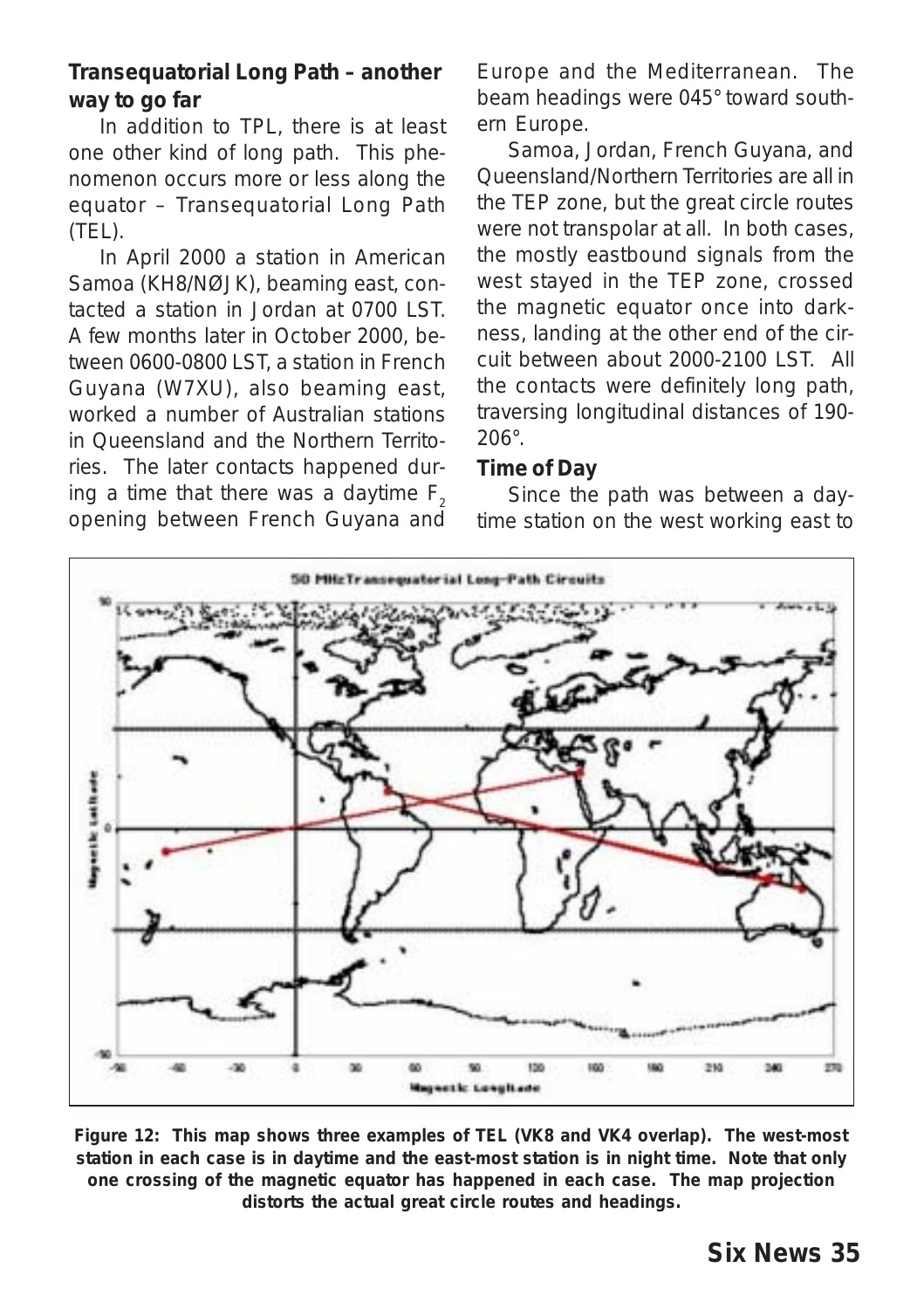a night time station, where the night time path was apparently provided by normal TEP, one would expect to see a normal TEP time-of-day pattern for the night time station. Figure 13 shows that this is very much the case for the seven identified TEL contacts.

For the daytime side, the requirement is really that the station be far enough west that the contact actually stretch more than halfway around the world (or else it would not be classified as long path). Thus, one would need at least a 12-hour time change.

If the night time pattern is early evening, then the daytime pattern must be early in the daylight hours. Figure 13 shows that this is indeed the case, with most of the contact times clustering about 0700 LST.

#### **How does TEL work?**

There is evidence that there may actually be *two different mechanisms* at work here.

In the first case, as in the discussion of Figure 4, fairly long east-west TEP is quite common. The paths from South America to Europe and Hawaii to South America are typical examples. These particular circuits are more or less along great circles. They cross the magnetic equator at very shallow angles. The path stays within the north-south boundaries of the equatorial bulge for a significant fraction of the trip. The end-to-end path length is typically 10,000-12,000 km. This is about 60% longer than traditional north-south TEP, although it is far short of long path (the half-way distance is about 20,000 km).



**Figure 13: The frequency of occurrence of TEL as a function of Local Solar Time shows that the night time (east-end) station has the typical early-evening TEP pattern. The daytime (west-end) station must be up early in the morning in order to be far enough from the night time station to produce long-path.**

#### **Solar-terrestrial conditions**

There were only seven instances of true TEL in the data. Generally, the K indices were much higher than for TPL. Six of these contacts occurred when the mid-latitude index  $K_{mid} = 3$  and  $K_{p} = 4$ . The remaining contact occurred when the values were 1 and 2 respectively.

It typically occurs in the mid-to-late evening hours on the *east end* of the circuit and in the afternoon on the daytime, west end of the circuit. In this regard it resembles TEL, except that, being a shorter path; the daytime end is fewer time zones away.

Thus it is afternoon, rather than first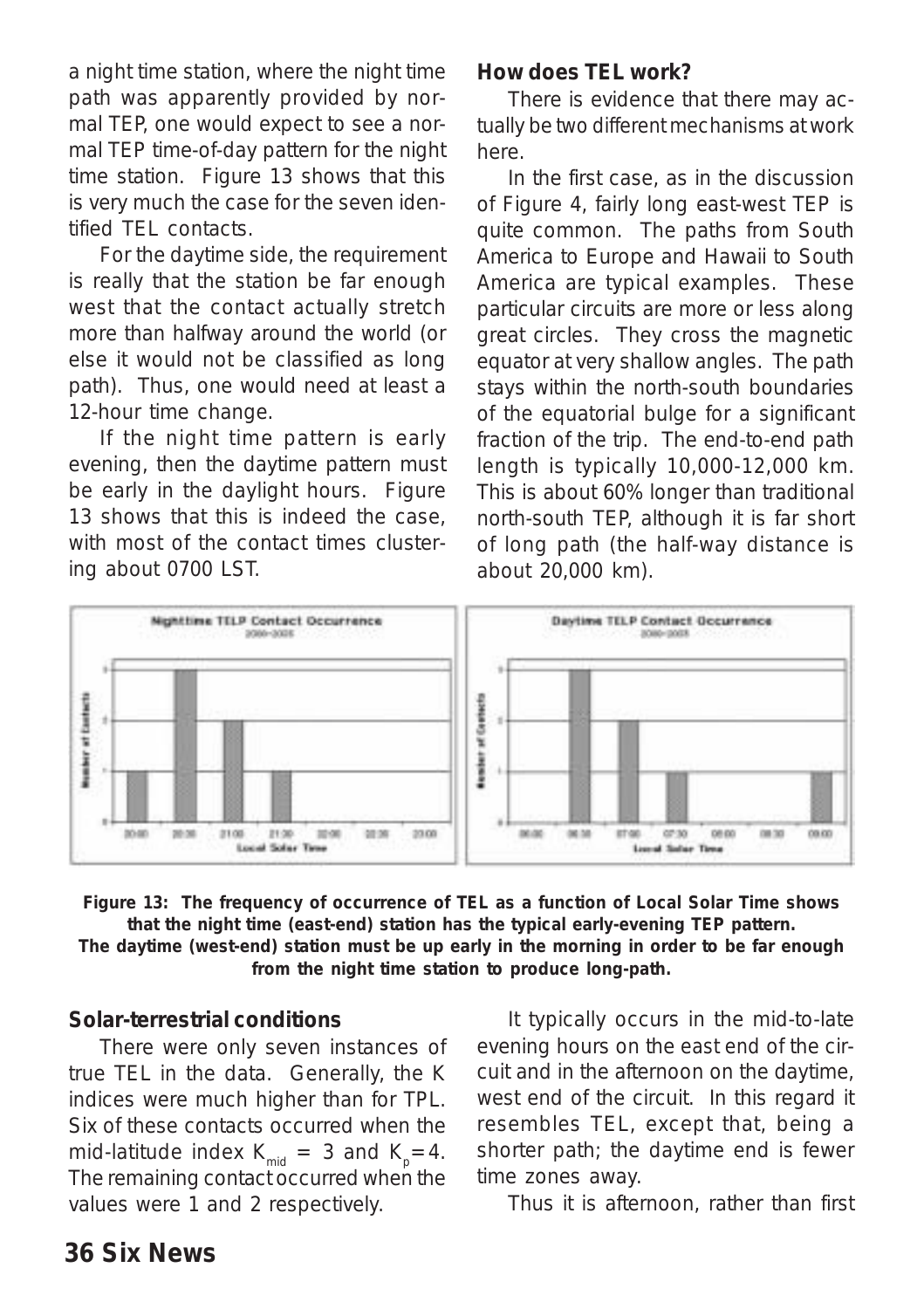thing in the morning, on the west end. It is entirely possible that some TEL is an extreme case of this same east-west TEP effect.

On the other hand, some of the contacts are consistent with a *daytime multihop F2 link that connects to a final, classical night time TEP hop*.

The multiple  $\mathsf{F}_2$  hops are probably enhanced by the normally more stronglyionised north and south equatorialanomaly ridges, as the signal moves eastward. However, it may well leave the TEP zone altogether for a short while before the great circle brings it back south again.

The characteristics are that the daytime station will be looking east into an active  $\mathsf{F}_\textsf{2}$  opening slightly to the north, if north of the equator, and slightly south if the daytime station is south of the equator. To get the longest throw, early morning is best (0600-0900 LST).

If conditions are right and the  $F_2$  hops go far enough, a link to TEP from the daytime station's side of the equator to TEP across to the other side of the equator can occur. Unlike TPL, normally there is only one magnetic equator crossing (nearer the eastward, night time station).

#### **Almost, but not quite**

Like the first form of TEL, not all  $nF_2$ -TEP links are long path. It just depends on how far the multi-hop  $\mathsf{F}_2^{\vphantom{\dagger}}$  can go before finding the night time TEP zone. Examples of long-throw *short paths* are Hawaii to St. Helena Island and Tahiti to the Arabian Peninsula. Not long path, but probably the same propagation mode.

Altogether there were 18 cases of very long short-path contacts linking to TEP one way or the other – very much like TEL, but not long enough. The contact times on the night side ran from 2000 to 0000 LST. On the day side, they ran from 0900 to 1400 LST. These generally occurred with  $K_{mid}$  between 0 and 3,  $K_{p}$  between 1 and 3, and the solar flux between 157 and 217.

#### **Discussion and Summary**

At the outset of this study, the plan was to try to characterise the transpolar form of TEP-enabled long path (TPL) based on the observations and perhaps to offer some plausible explanations for the effect. However, it became evident there was a second form (or forms) of TEP-enabled long path, which I lumped broadly into the transequatorial classification (TEL).

#### **First, some caveats**

While there were hundreds of contacts in the TPL database, there were just *seven* in the TEL category, along with only 18 contacts in the apparently related long-reach short-path mode. As a result of the small number of samples in the TEL data, one should be cautious about drawing very strong conclusions about its characteristics.

There were only 14 contacts for the North-Polar TPL case. Consequently, there may be too few to describe the statistics of the effect. There are also significant landmass effects. North-Polar TPL connects stations in the magnetic Southern Hemisphere with stations on the other side of the earth but *also* in the magnetic Southern Hemisphere. The problem is that, to a much higher degree than the Northern Hemisphere, the Southern Hemisphere is mostly water! So, the spatial distributions of the expected footprints are not well sampled either.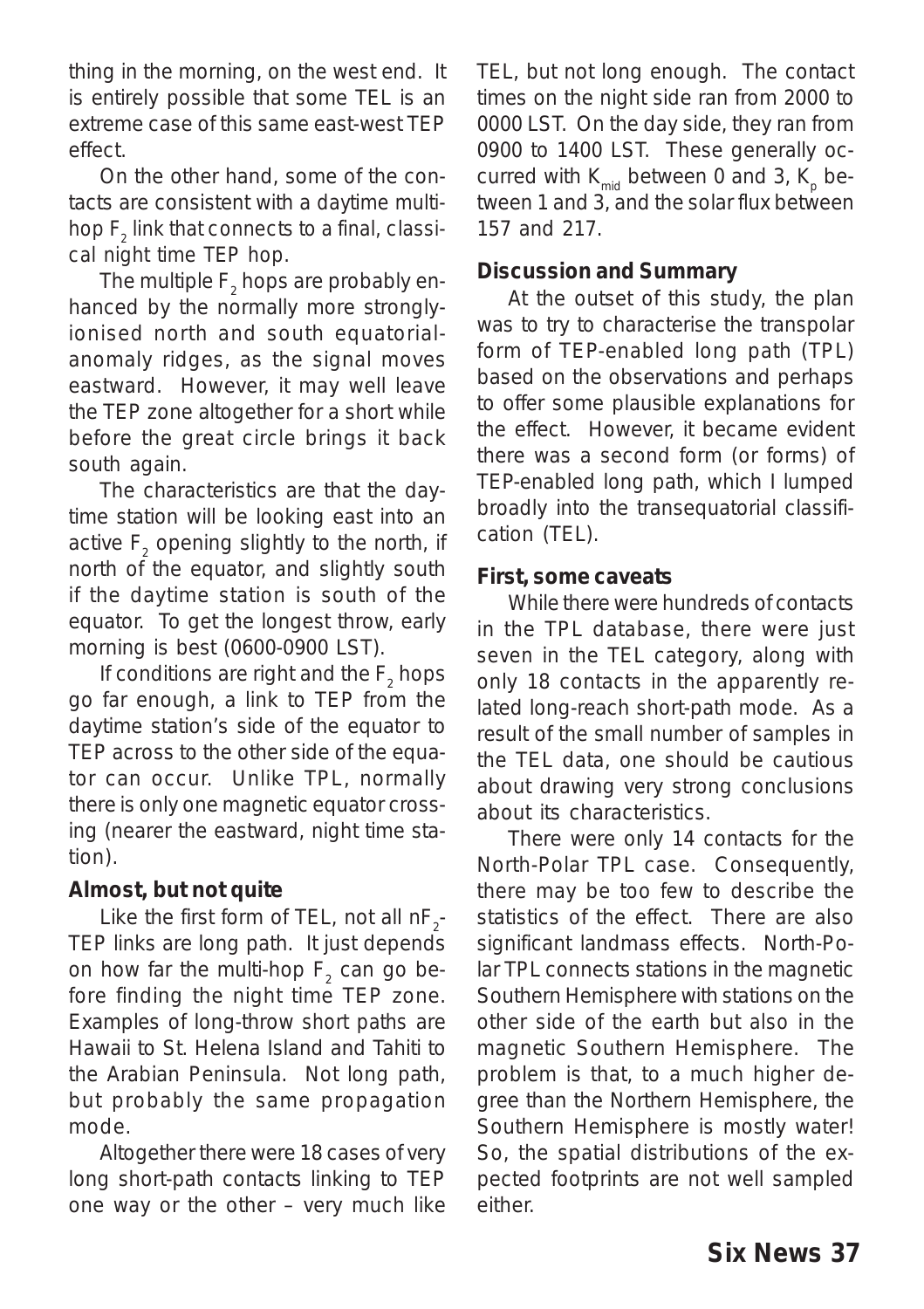For example, the day-night terminator for these paths was being crossed at nearly right angles in the vicinity of the respective Pole. It is possible that a Grey-line hop may have played a role there. Such a picture calls for enough ionisation at the day side of the anomaly to allow some form of morning TEP. Another issue is with conditions on the daytime side of the circuit. Morning

The TPL contacts noted in 2000 - 2002 occurred between stations that were both in the TEP zone, essentially on the same side of the magnetic equator. It appeared as if they were working TEP across the equatorial anomaly – except that they were linked to each other on the far side of the equator by a very long-range propagation mechanism that involved a more or less great-circle

The observational evidence is generally consistent with a model calling for the TEP mechanism to inject a portion of the upcoming signals into shallowangle of attack chordal hops on the far side of the equator. However, this is re-

path near one of the poles.

ally not certain.

TEP is not very common, but one should consider Figure 10, with signals travelling in the opposite direction. Here, the incoming day-side wave is arriving *from* a chordal hop, *not* the earth's surface. Thus, it needs a much shallower refraction angle to get back to earth, than a normal TEP signal. Thus, the day-side electron density would not have to be at the higher night-side levels in order to redirect the signal back to earth.

In any case, this requires the coincidence of favourable conditions over a very long path, and it is no surprise that it is relatively rare.

*Where can you get TPL?* – This is a matter of looking at where paths start and where they end and then asking whether there will be anyone there at the other end of the path.

The experience is that both stations must be in the TEP zone. Generally, the paths involve offsets from true north or true south, but not more than about 20°. The centre of the 'other-end' footprint would be about 194° of longitude away (east or west), with a total width of  $\pm 30^{\circ}$ . The latitude change can range from about 190° to 240° on centres with a range of  $\pm 15^{\circ}$  or so.

If one takes a look at the Figure 5 world map and picks a proposed starting location in the TEP zone in the central 'earth', then the possible TPL path options would be those areas in a wedge about  $\pm 30^{\circ}$  from the same magnetic longitude in the upper or lower earth, between the TEP-zone lines. One should be looking at paths that cross the magnetic equator near the starting station and again near the ending station.

*North-Polar TPL Route* – Recalling that this is a Southern Hemisphere to Southern Hemisphere path, a look at Figure 5 will show that the only significant landmasses in the southern TEP zone are Australia and the southern halves of South America and Africa. Australia and Africa mostly match up with Atlantic and Pacific Oceans, respectively.

Nevertheless, North-Polar TPL ought to be possible between the vicinity of the northern strip of Australia and south eastern South America (southern Brazil, Paraguay, Uruguay, and north eastern Argentina). If this were to occur, one would expect the South American end would be in local early morning and the Australian end near local midnight.

**TPL**